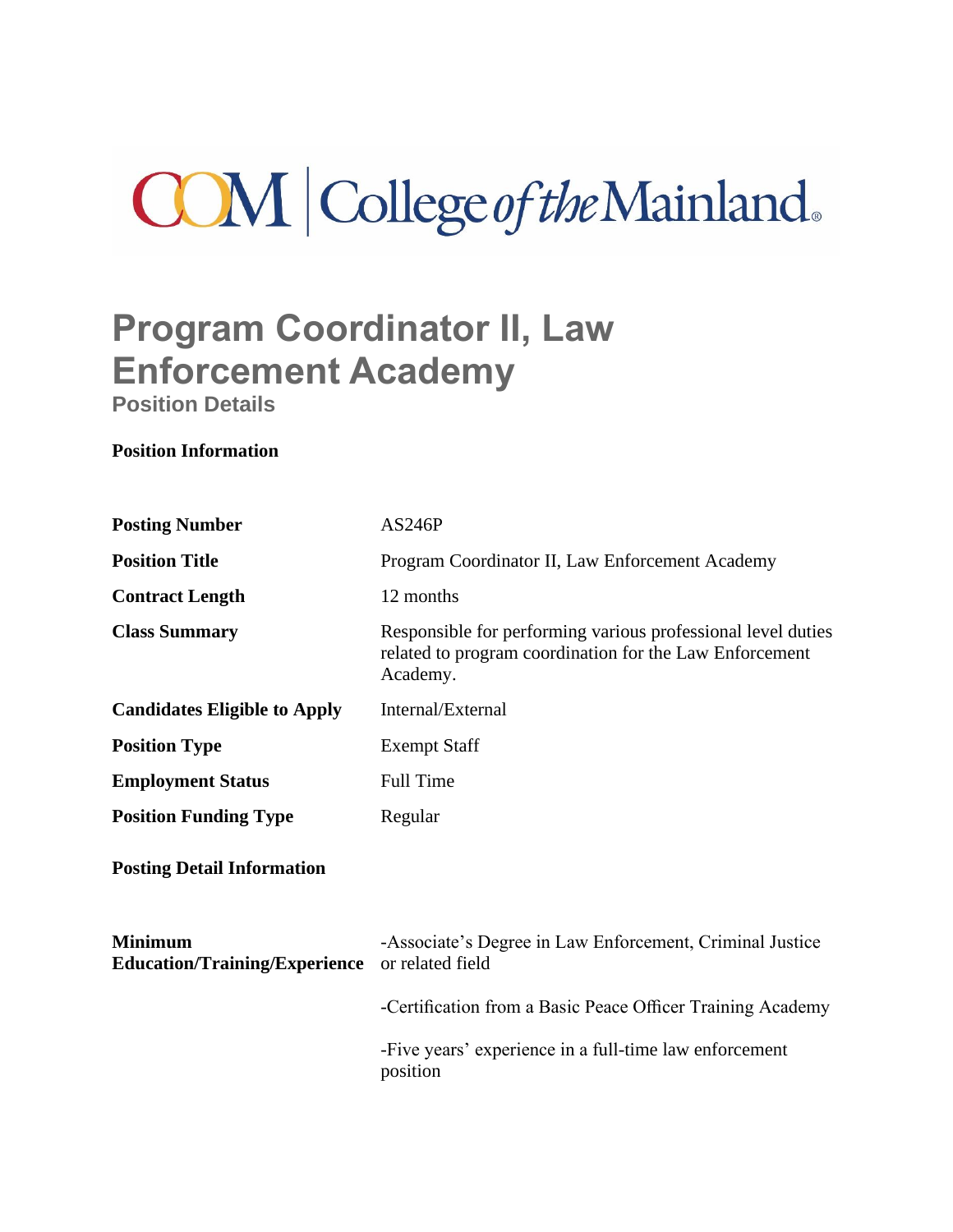|                                                                                        | -TCOLE Master Peace Officer License                                                                                                                                                                                             |
|----------------------------------------------------------------------------------------|---------------------------------------------------------------------------------------------------------------------------------------------------------------------------------------------------------------------------------|
|                                                                                        | -TCOLE Instructor                                                                                                                                                                                                               |
| <b>Preferred</b><br><b>Education/Training/Experience</b><br>Minimum Knowledge & Skills | -In-depth knowledge of TCOLE rules, regulations and<br>reporting requirements                                                                                                                                                   |
|                                                                                        | -Bachelor's degree in a related field                                                                                                                                                                                           |
|                                                                                        | -Disciplines includes Police Science, Corrections, Criminal<br>Justice, Criminology, Sociology, Political Science,<br><b>Education and Law Enforcement</b>                                                                      |
|                                                                                        | -Certain combinations of education, experience, and other<br>accomplishments in the field may be judged as equal to the<br>stated preferred qualifications for this position.                                                   |
|                                                                                        | -Extensive law enforcement experience at supervisor or<br>management level                                                                                                                                                      |
|                                                                                        | -TCOLE Firearms Instructor                                                                                                                                                                                                      |
|                                                                                        | -Experience in police officer instruction, training<br>coordination or local agency academies                                                                                                                                   |
|                                                                                        | -Budgetary experience                                                                                                                                                                                                           |
|                                                                                        | -Three years teaching in a college environment                                                                                                                                                                                  |
|                                                                                        | - Experience with teaching or training delivery                                                                                                                                                                                 |
|                                                                                        | - Knowledge of material being taught in the various courses<br>of instruction offered                                                                                                                                           |
|                                                                                        | - Communication, interpersonal skills as applied to the<br>interactions with students, coworkers, supervisors, the<br>general public, etc. to sufficiently exchange or convey<br>information and to receive workplace direction |
|                                                                                        | - Must have a working knowledge of Microsoft Office<br>programs, as well as intermediate computer skills                                                                                                                        |
|                                                                                        | - Must be familiar with interactive teaching methods and<br>instruction via the Internet                                                                                                                                        |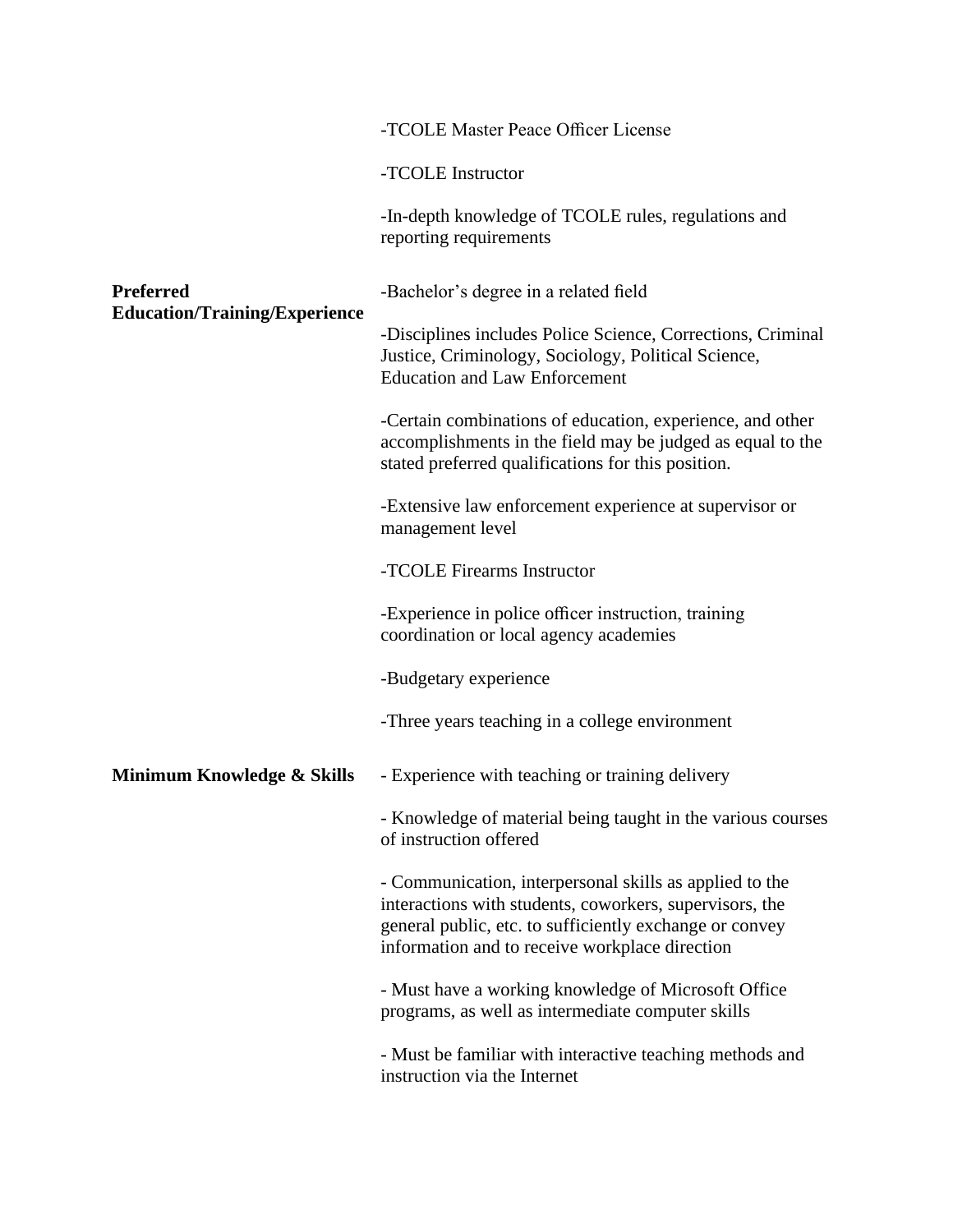|                              | -Principles, best practices, and trends in Law Enforcement<br>training and management                                                                                    |
|------------------------------|--------------------------------------------------------------------------------------------------------------------------------------------------------------------------|
|                              | -Supervisory principles, practices, and methods                                                                                                                          |
|                              | -Knowledge of TCOLE Certification standards                                                                                                                              |
|                              | -Knowledge of supplies and equipment utilized at a firing<br>range at a level sufficient to assume responsibility for<br>making purchasing recommendations for the range |
|                              | -Working knowledge of the criminal justice system to<br>include police operations, tactics, procedures, and general<br>policies                                          |
|                              | -Ability to schedule and coordinate delivery of Academy<br>training programs/courses, TCOLE continuing education and<br>mandated classes                                 |
|                              | -Ability to teach specific academy classes if needed                                                                                                                     |
|                              | - Ability to identify and supervise qualified instructors                                                                                                                |
|                              | -Possess ability to effectively communicate with students,<br>Adjunct Instructors, college personnel<br>and local law enforcement agencies                               |
|                              | -Experience in working with diverse populations                                                                                                                          |
|                              | - Knowledge of public relations principles and practices                                                                                                                 |
| Preferred Knowledge & Skills | - Knowledge of trends and best practices in policing, police<br>training, and police academies                                                                           |
|                              | -Experience leading/growing and maintaining Law<br><b>Enforcement Academy</b>                                                                                            |
|                              | -Experience teaching, working and leading in a college<br>environment                                                                                                    |
|                              | -Three years supervisory experience in a criminal justice<br>related field                                                                                               |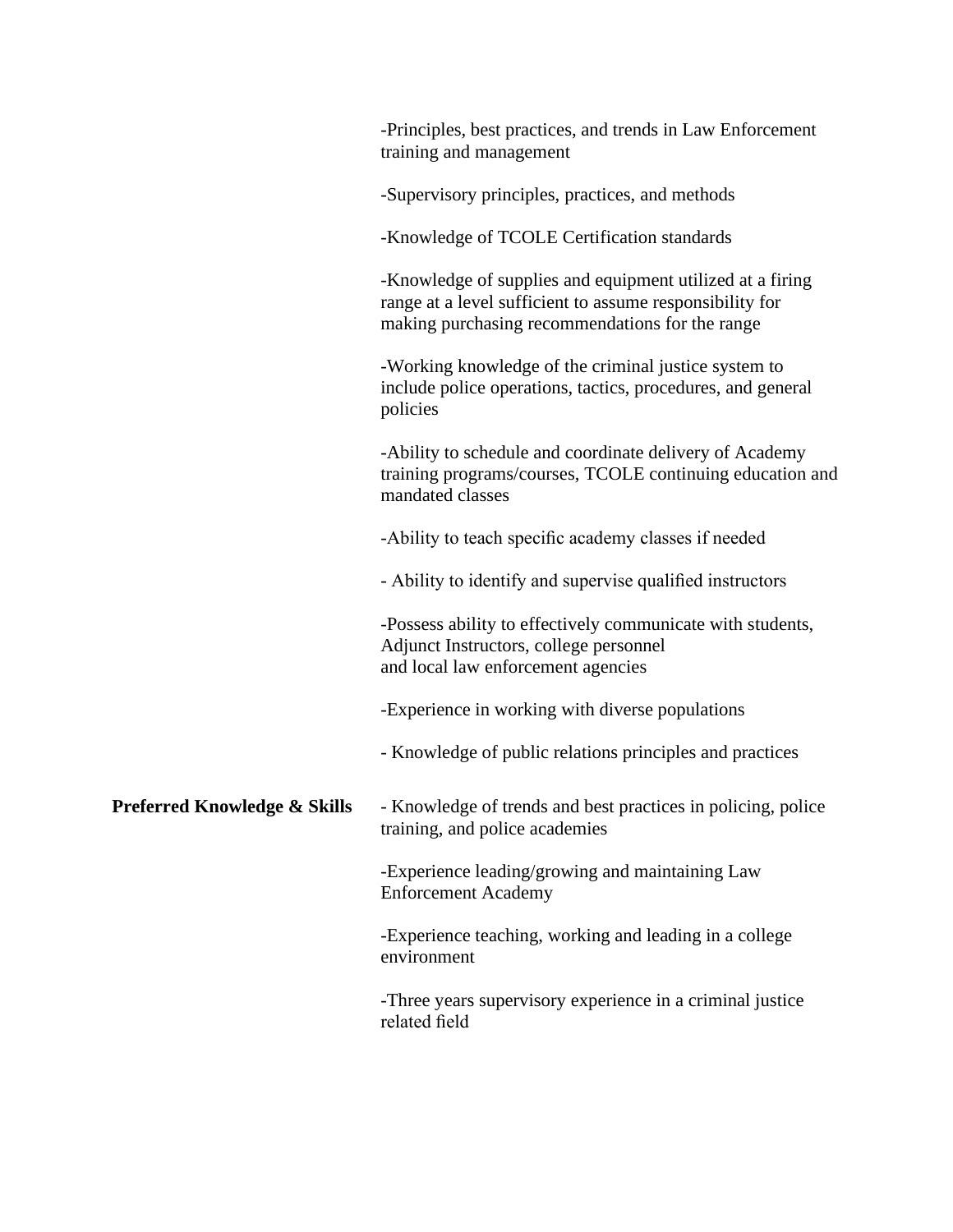| Licensing/Certification<br><b>Requirements</b> | Master Peace Officer license                                                                                                                                                                                                    |
|------------------------------------------------|---------------------------------------------------------------------------------------------------------------------------------------------------------------------------------------------------------------------------------|
|                                                | <b>TCOLE Basic Instructor Certification</b>                                                                                                                                                                                     |
| <b>Job Duties</b>                              | - Instruct and supervise a diverse population of students in<br>the classroom at various times and locations                                                                                                                    |
|                                                | - Possess a commitment to student engagement, student<br>success, and instructional excellence                                                                                                                                  |
|                                                | - Demonstrate effective communication skills, both written<br>and oral                                                                                                                                                          |
|                                                | - Prepare and utilize a course syllabus and assessments for<br>each course using guidelines established by the institution                                                                                                      |
|                                                | - Maintain current knowledge of effective teaching<br>methodologies and utilize/supervise a variety of instructional<br>delivery methods, classroom media, and educational<br>resources                                         |
|                                                | - Assess students' performance through a range of<br>measurement activities and keeps them informed of their<br>progress in a timely manner                                                                                     |
|                                                | - Utilize technology to facilitate learning and to access data,<br>maintain records, generate reports, and communicate with<br>others                                                                                           |
|                                                | -Recruit, credential, and train instructors                                                                                                                                                                                     |
|                                                | - Assesses instructors and develop faculty                                                                                                                                                                                      |
|                                                | - Assist in the development, distribution, and collection of<br>assessments for courses and program objectives                                                                                                                  |
|                                                | - Build positive and professional relationship with students,<br>colleagues, college administration, and the Law Enforcement<br>community                                                                                       |
|                                                | - Respond to requests for information from faculty, staff,<br>students, outside agencies, and the community regarding the<br>program, including establishing relationships and contracts<br>with local law enforcement agencies |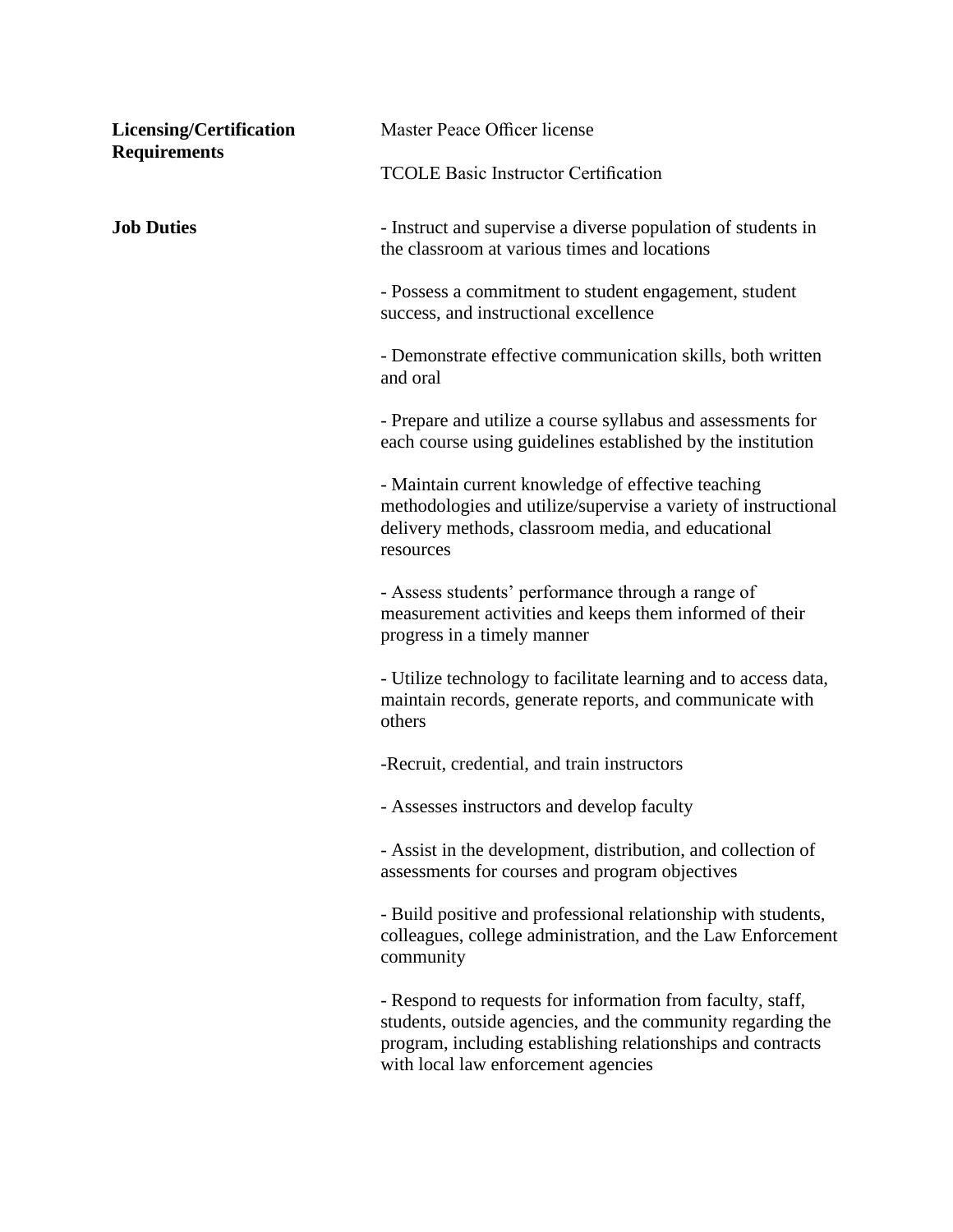- Liaison with appropriate State agencies responsible for law enforcement education and training, to include the Texas Commission on Law Enforcement Education (TCOLE)

- Submit timely class reports, annual reports and grades to TCOLE and other bodies

-Prepare documentation for TCOLE site visits, prepare various reports and correspondence related to area assignment, record keeping duties

- Exhibit a commitment to lifelong learning through participation in professional development activities

- Adhere to the College of the Mainland's policies and procedures

- Attend departmental meetings as required for the position
- Supervises law enforcement training academy personnel

-Prepare, maintain, and administer the Law Enforcement Training Academy budget(s)

-Develop curriculum and scheduling for the law enforcement academy

-Develop strategies for recruiting, marketing, and outreach for the law enforcement academy

-Plan and implement graduation programs for law enforcement certificate recipients and for the police academy graduates

-Coordinate the activities of the Law Enforcement Training Academy Advisory Board, conducts board trainings

-Develop, review and revise policies and procedures which relate to the administration of the law enforcement training academy as necessary

- Recommends and implements policies and regulations for the program, ensures compliance with applicable laws and regulations, maintain related records, and submits related reports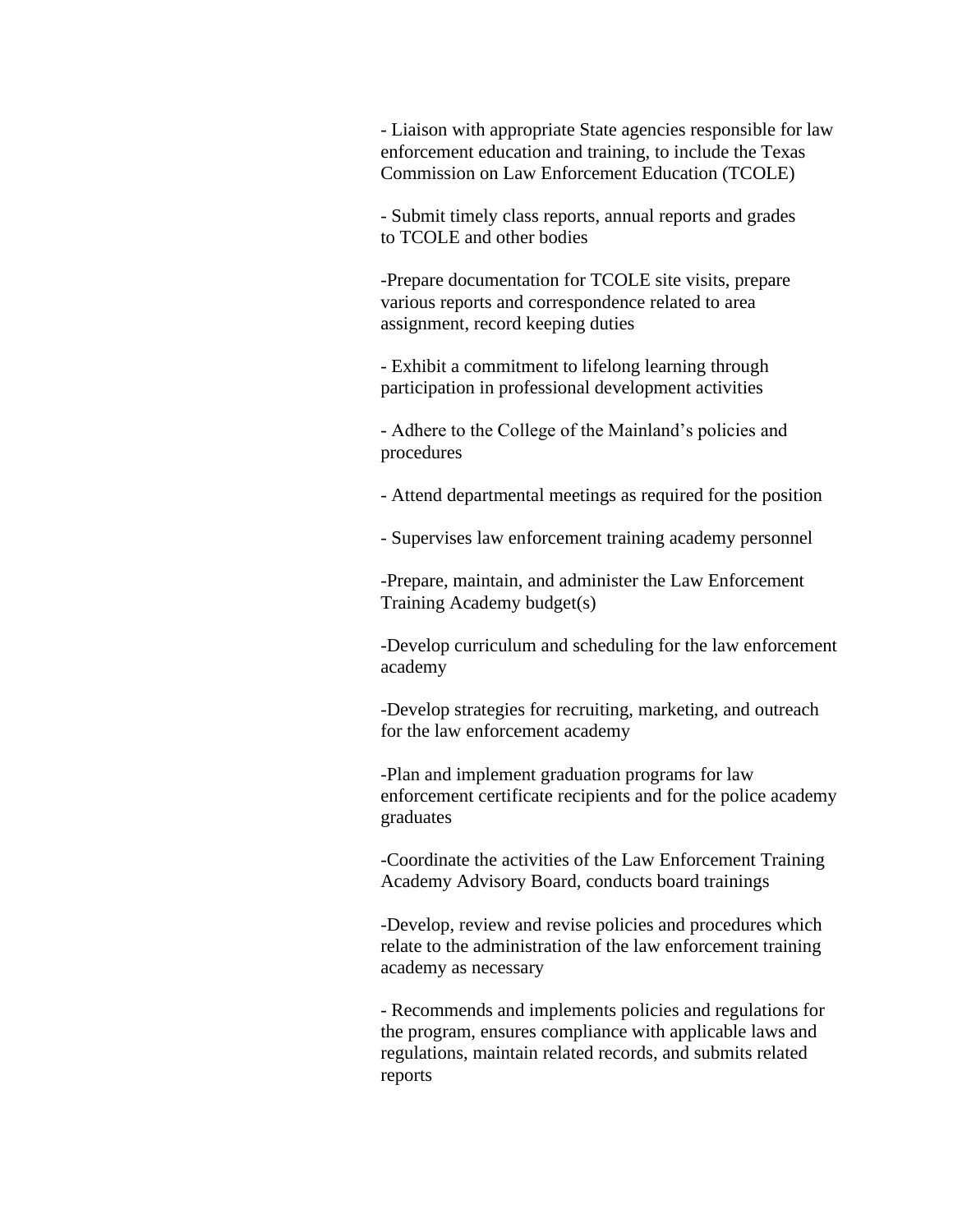-Coordinate sensitive background investigations (criminal history checks/psychological evaluations) of candidates for police academy programs

-Manage the administrative and logistical matters relating to the law enforcement training academy, including but not limited to, the facilities, equipment, and personnel within the training coordinator's area of responsibility

-Maintain security and accountability of safety sensitive equipment and other inventory, to include vehicles, firearms, ammunition, and personal information relating to students and faculty

-Performs administrative duties required in the maintenance of the department's firing range including ensuring proper upkeep of the range, contract administration for use by outside agencies, and purchasing of supplies including gas masks, firearms, Tasers, and other related equipment

-Performs a wide variety of specialized technical and advanced administrative work, including ordering and maintaining supplies, verifying accuracy of information, researching discrepancies, and recording information

-Collaborate with the Continuing Education Department to offer law enforcement continuing education instruction and programming

-Work with service area law enforcement agencies to provide requested training

-Prepare students for the police profession by continually evaluating the needs of the police community

- Ensures the effectiveness of all course offerings, activities and services and their responsiveness to the needs of culturally diverse communities

-Supervises and coordinates College of the Mainland's Law Enforcement program presentations when requested by high schools and other regional education partners

-Coordinates, schedules, and conducts In-Service Agreement site visitations as assigned

-Performs other duties and special projects as assigned by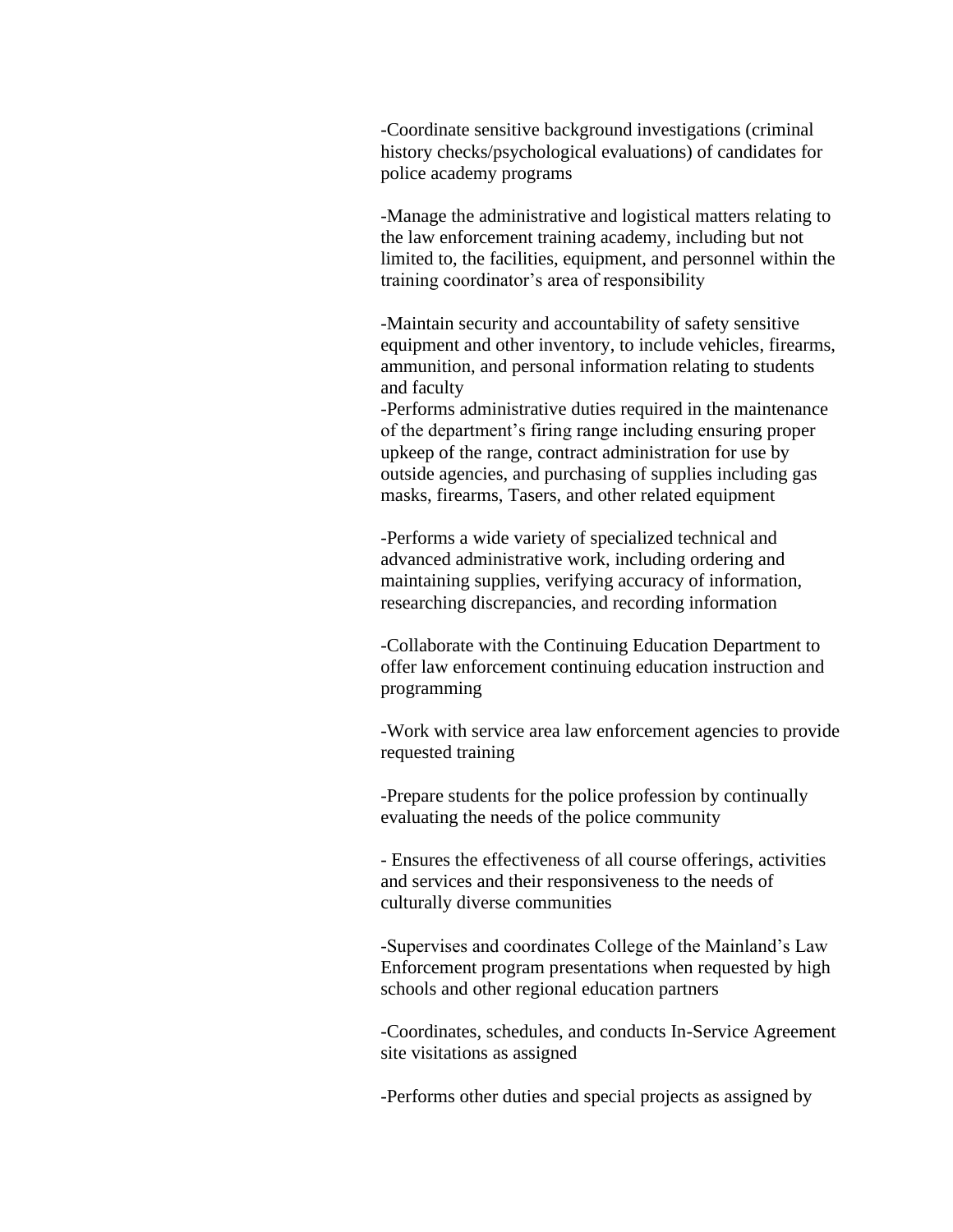|                                                                   | Dean of Workforce or Chair of Public Service Careers<br>Department                                                                                                                                                                                                                                                                                                                                          |
|-------------------------------------------------------------------|-------------------------------------------------------------------------------------------------------------------------------------------------------------------------------------------------------------------------------------------------------------------------------------------------------------------------------------------------------------------------------------------------------------|
| <b>Physical Requirements</b>                                      | Positions in this class-typically require balancing, stooping,<br>kneeling, crouching, reaching;<br>standing, walking, pushing, pulling, lifting up to 75 pounds,<br>fingering, grasping, feeling, talking,<br>hearing, seeing and repetitive motions.                                                                                                                                                      |
|                                                                   | This is not sedentary work.                                                                                                                                                                                                                                                                                                                                                                                 |
|                                                                   | Incumbents may be subjected to travel.                                                                                                                                                                                                                                                                                                                                                                      |
| <b>Minimum Salary Range</b>                                       | \$51,973                                                                                                                                                                                                                                                                                                                                                                                                    |
| <b>Mid Point Salary Range</b>                                     |                                                                                                                                                                                                                                                                                                                                                                                                             |
| <b>Maximum Salary Range</b>                                       | \$70,164                                                                                                                                                                                                                                                                                                                                                                                                    |
| <b>Posting Open Date</b>                                          | 05/24/2022                                                                                                                                                                                                                                                                                                                                                                                                  |
| <b>Posting Close Date</b>                                         |                                                                                                                                                                                                                                                                                                                                                                                                             |
| <b>Posting Will Be Open Until Filled Yes</b>                      |                                                                                                                                                                                                                                                                                                                                                                                                             |
| <b>Special Instructions to Applicant</b>                          |                                                                                                                                                                                                                                                                                                                                                                                                             |
| <b>EEO</b> Statement                                              | College of the Mainland is an affirmative action/equal<br>opportunity institution and does not discriminate on the basis<br>of race, color, sex, age, national origin, religion, disability or<br>veteran status.                                                                                                                                                                                           |
|                                                                   | College of the Mainland does not discriminate on the basis of<br>disability in the recruitment and admission of students, the<br>recruitment and employment of faculty and staff, and the<br>operation of its programs and activities, as specified by<br>federal laws and regulations within Section 504 of the<br>Rehabilitation Act of 1973 and the Americans with<br>Disabilities Act of 1990 and 1992. |
| <b>Quick Link to Share for Direct</b><br><b>Access to Posting</b> | https://jobs.com.edu/postings/2819                                                                                                                                                                                                                                                                                                                                                                          |
| <b>Supplemental Questions</b>                                     |                                                                                                                                                                                                                                                                                                                                                                                                             |

Required fields are indicated with an asterisk (\*).

## **Documents Needed to Apply**

Required Documents